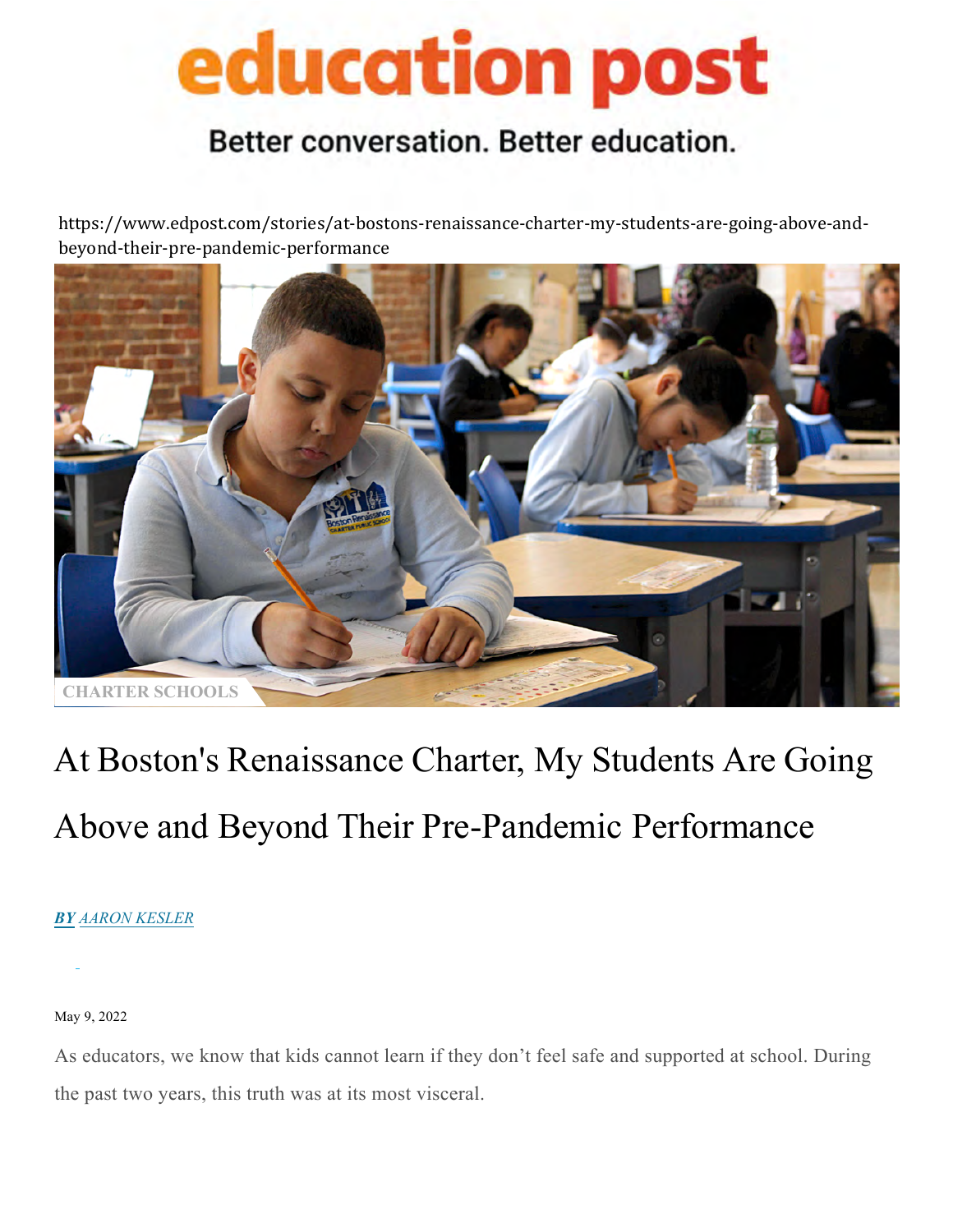Social-emotional learning (SEL)—which not only helps students develop the skills to set goals, process and remember information, but also respond to stress and trauma—has always been a fundamental element of the curriculum at Boston Renaissance Charter Public School, where I've been a 6th grade ELA teacher for 12 years.

Over the past two years, we teachers have been upfront with students every step of the way while navigating the twists and turns of the COVID journey. We have ensured they have safe spaces to process their feelings and anxieties. We have collaborated with our team of mental health counselors and have stayed in close touch with parents and families. All of this provides our students with consistency, stability and comfort.

Since returning to school in person, that hasn't stopped. But this year, we have combined it with academic support that is helping our students not only revive, but jumpstart their academic motivation and performance.

### Our Students Are Working Harder Than Ever Before

While the year has been challenging for us teachers, it has also been inspiring and motivating to see kids rising to the occasion, showing up, persevering, and learning in the face of an unprecedented and difficult moment in history.

Our students returned to their classrooms last September with feelings of uncertainty. Now, as we move toward the end of the school year, we're seeing a renewed sense among them that "my work matters."

As an ELA teacher, my main goal has always been to help my students learn to love reading. In this environment, they've admirably gone above and beyond. They're reading more voraciously, care more about their grades, and devote themselves to the work they are producing in a way that I've never seen from 6th graders—ever.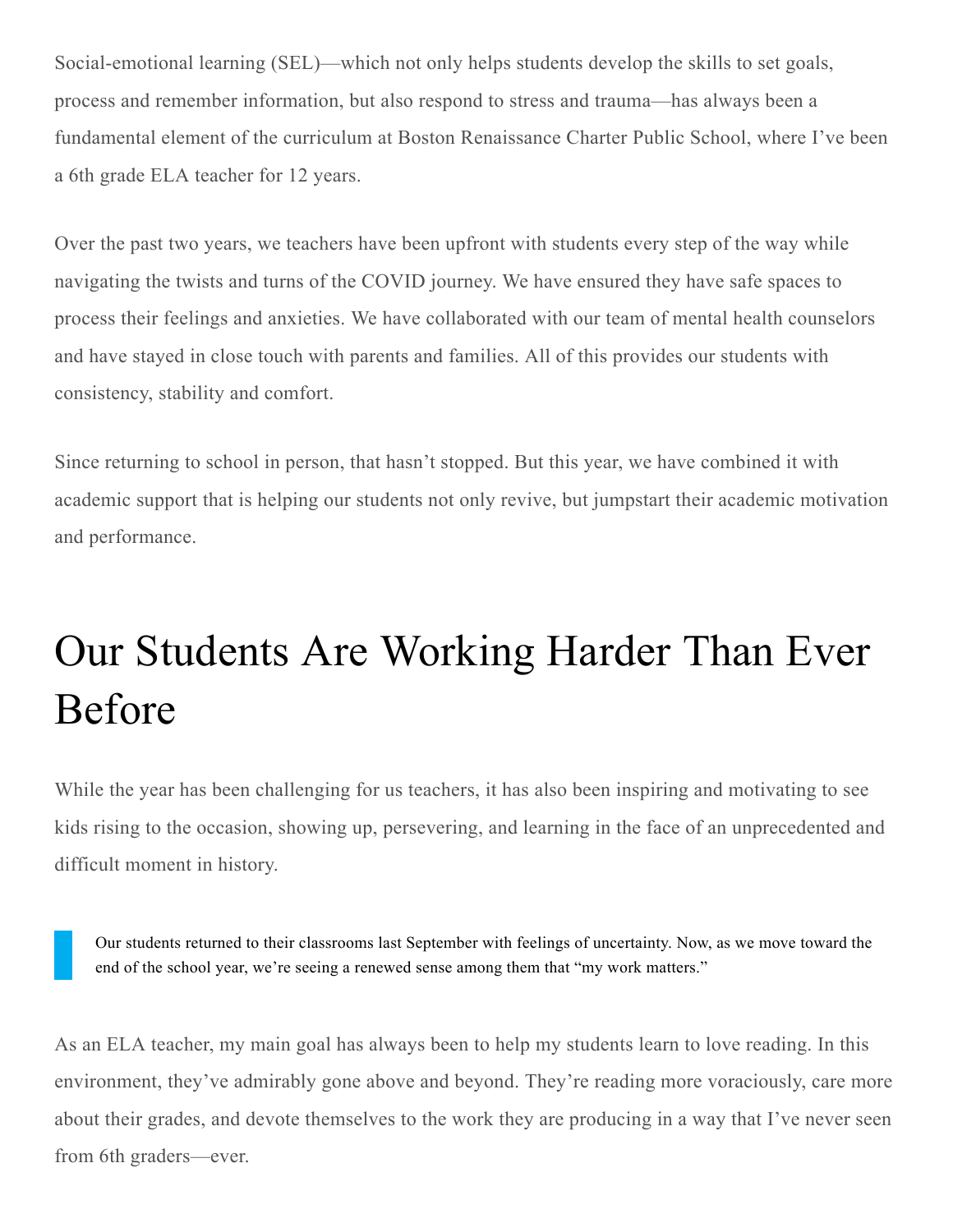## It Takes a Blend of Emotional and Academic Support

Most of this school year has been about helping our students get back into the routine of being scholars. We kept the best of our longstanding, ambitious instruction and adapted it to help students rebuild their stamina. We helped them relearn how to pay attention for extended periods of time and work independently. We also helped them rebuild their stamina and internal motivation to learn.

Before diving straight into academics, however, it was of utmost importance to create space for kids to express how they felt about being back in school.

At Renaissance, our sixth-graders "Circle Up" once a week to share their feelings and discuss anything on their minds. At the height of the pandemic, Circle Up became a reliable space for students to express their anxieties about the virus and share any stresses they might be experiencing due to food insecurity or social isolation. It even became a space to acknowledge grief about any lost family members.

Since returning to in-person learning, Circle Up remains a space for those issues, as well as serving as a restorative space to process interpersonal challenges students have experienced as they readjust to being together in the same physical space.

We also meet students where they are through our WIN ("What I Need") time blocks. During these periods, we divide our students into smaller groups depending on what they need most. Some require review around foundational concepts, while others require a block devoted entirely to SEL.